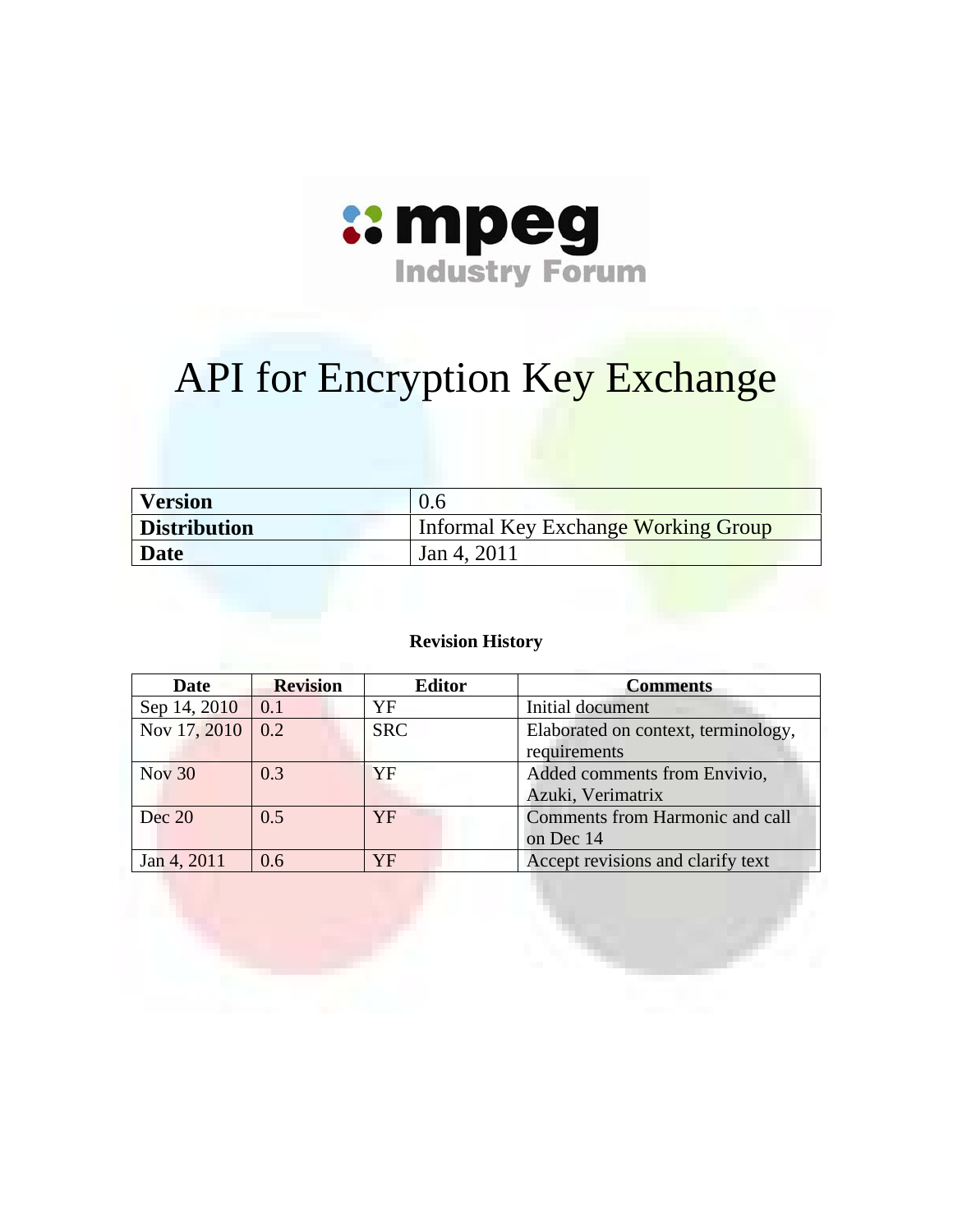# **Table of Contents**

| 3 <sup>7</sup><br>5.2<br>5.3<br>5.4<br>5.5<br>5.6 |  |
|---------------------------------------------------|--|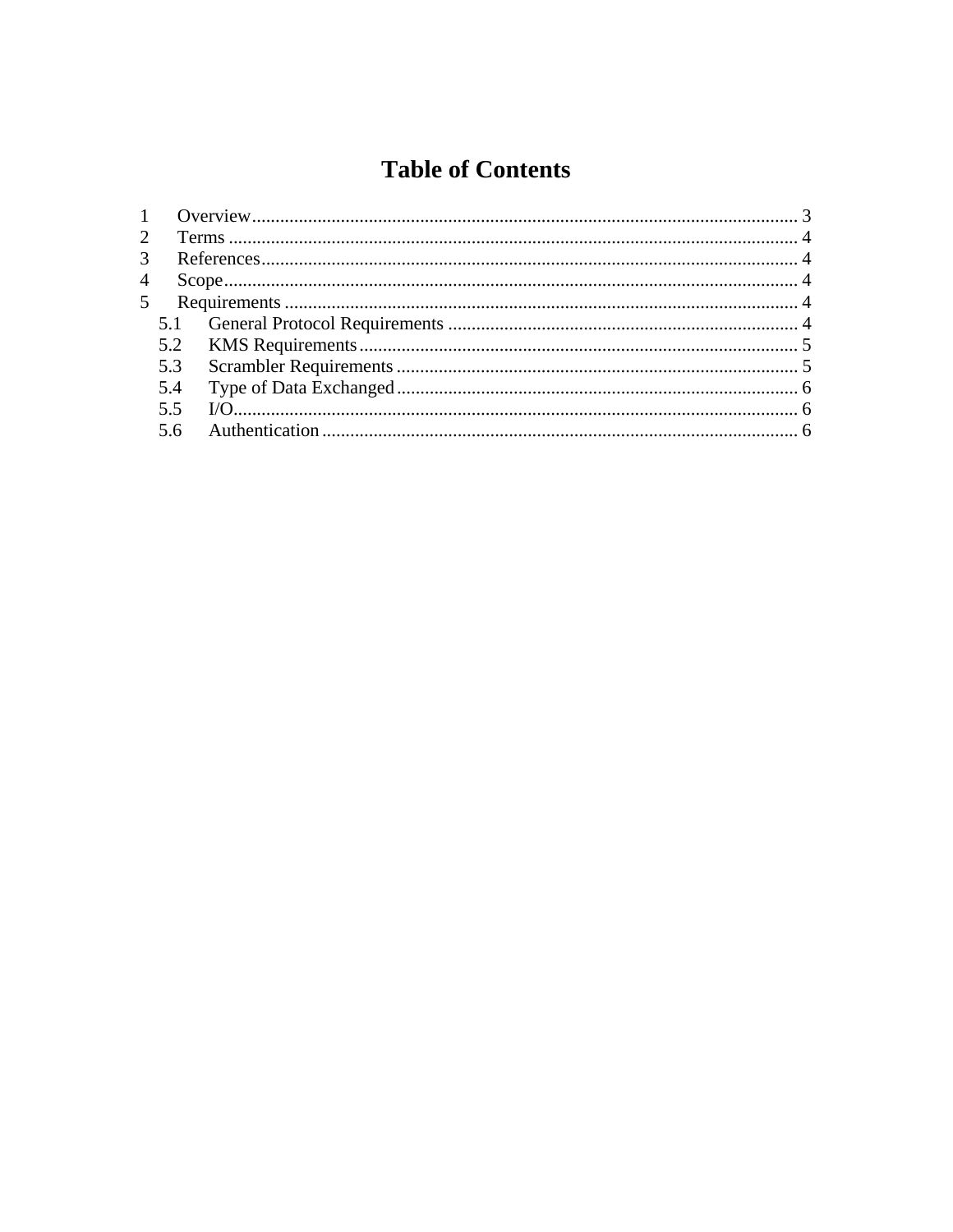#### **1 Overview**

Delivery of high-value video content requires encryption and careful management of the associated keys. Encryption keys are typically managed by CA/DRM systems that incorporate specific key-management servers (KMS), designed to distribute keys to client devices for the decryption of content in a controlled fashion.

In many situations, the Scrambler component that encrypts the stream is not part of the KMS, but must use encryption keys that are ultimately managed by the KMS. Moreover, often the KMS is built by a DRM vendor while Scramblers are built by encoder vendors. Unfortunately, the exchange of keys between the KMS and scrambler to keep the two components in synch is not standardized and each vendor typically uses proprietary interfaces.

The simplest case of Scrambler integration with a KMS is for the preparation of a single bit rate protected on-demand file. More complex scenarios today involve the real-time encryption of adaptive bitrate streaming services, where content is split into segments or chunks representing a specific time period encoded at one or more compression rates. In this scenario encryption keys get associated with the specific time periods of the content, or perhaps even the different bit rates of each stream. Also, with any real-time service, the issue of redundancy management must be addressed.

The goal of this document is to list requirements for an API for exchanging keys between key management servers and scramblers that can scale from the simplest situations to the most complex and demanding that are envisioned. Here, a 'key management server' is a component in the control path that creates encryption keys as required for specific streams or content files, where the content is organized within a specific identification scheme. [NOTE: Should we be thinking about a Simulcrypt solution. Today this is supported for example in the Microsoft PIFF 1.1 format. In this case it may be more sensible for the Scrambler to generate the key as in DVB simulcrypt.] The KMS distributes the keys to components, more in the data path, that encrypt files or streams and subsequently manages distribution of keys to end-clients that receive the encrypted content. The 'scrambler' is a component that encrypts the streams using some sort of encryption key. The identification scheme enables the client devices to relate the encrypted content to the required key for decryption.

This document does not cover any aspect of the interaction between the KMS and the client device or specify how the content identification scheme must be organized.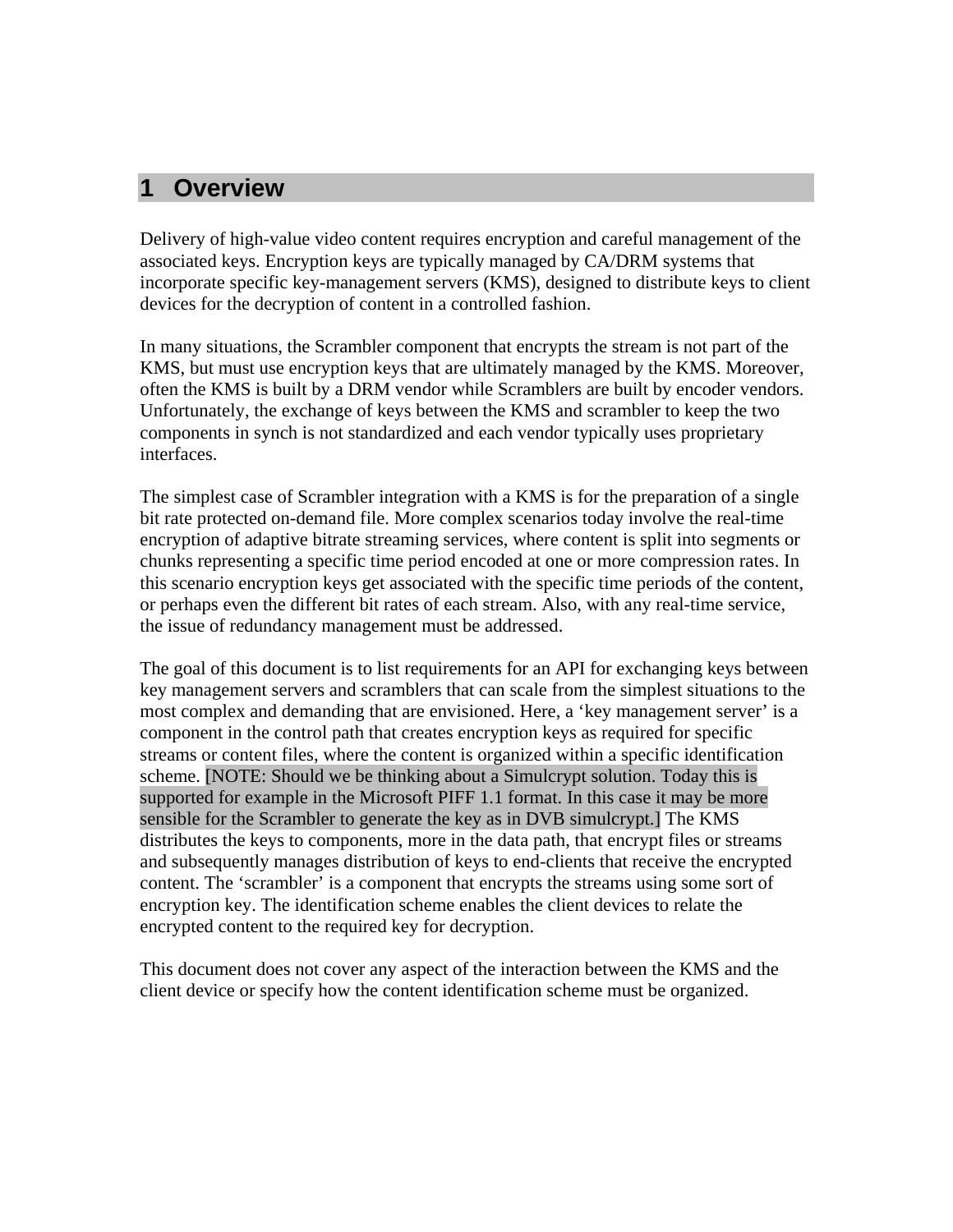# **2 Terms**

**Key Management Server (KMS)** – a component that creates encryption keys and manages access and distribution of those keys between various other components in a video delivery chain.

**Scrambler** - is a component that encrypts the streams using some sort of encryption key.

**Segment** - is some time period of content within a larger file or stream, where the encoder has created a self contained set of information. Also sometimes termed a chunk.

**Content ID** - Identifier of a specific stream or file as understood by the KMS. Can be combined with a time reference for real-time use.

**Encryption key** - A value used within a scrambling algorithm when encrypting a file or segment of a file/stream.

**Initialization Vector** - An additional seed parameter required by some types of encryption algorithm.

#### **3 References**

TBD - anything that already impacts a specific aspect of the standard

# **4 Scope**

The API shall not be limited to one technology, use-case, or vendor. The API should be applicable in any use-cases in which a key-exchange mechanism is required.

### **5 Requirements**

We define requirements for each component

#### *5.1 General Protocol Requirements*

5.1.1 The API between the KMS and Scrambler should be openly published. [NOTE: We should endeavor to have RAND licensing terms.]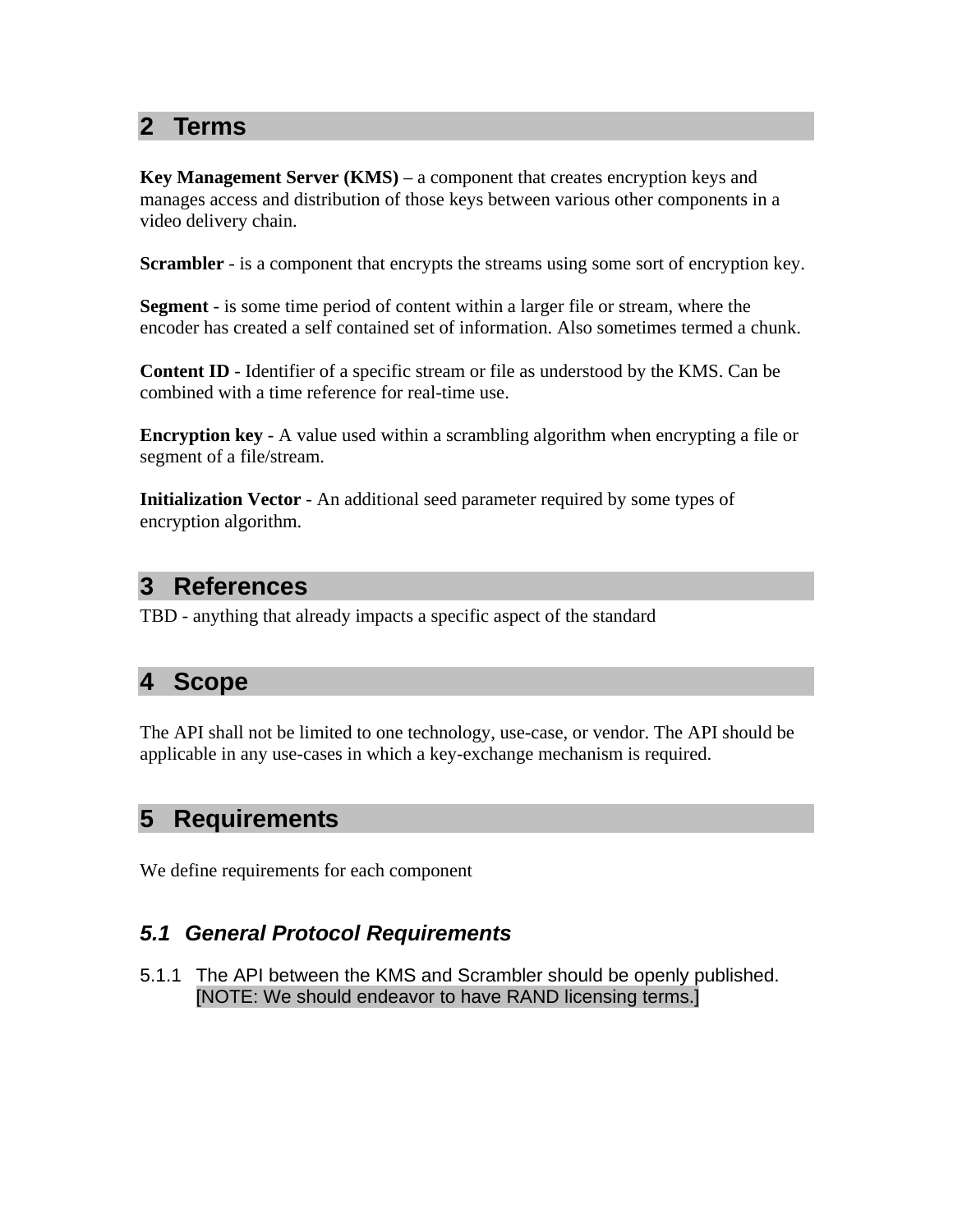- 5.1.2 The key exchange protocol shall be designed to be stateless in nature, except for state mechanisms (such as cookies) that are part of the underlying communication protocol.
- 5.1.3 The key exchange protocol shall support redundant configurations of scramblers and KMS devices.
- 5.1.4 The scrambler shall initiate the session, initiate requests for keys, determine interval of key requests, manages which KMS is used for primary and redundant delivery, and determine the content identifier and time stamp used in each key request

#### *5.2 KMS Requirements*

- 5.2.1 The KMS shall be capable of creating encryption keys on demand
- 5.2.2 The KMS shall be capable of storing encryption keys together with an associated content ID reference
- 5.2.3 The KMS shall be able to create keys for both VoD and live content.
- 5.2.4 The KMS may support rotating keys that is keys that are renewed on a periodic basic during a streaming of live content
- 5.2.5 The KMS shall be able to signal which types of encryption algorithm and keys it supports. [Note, for example, that the same key might be used for both PlayReady and HLS-based AES, so that the encryption can happen once with the same key, even if the delivery protocol for the content and keys may differ. ]

#### *5.3 Scrambler Requirements*

- 5.3.1 The scrambler shall be able to communicate and accept keys from at least two distinct KMS service points, defaulting to the second KMS if the first fails after a pre-determined time-out.
- 5.3.2 The Scrambler may be able to create Encryption keys. [Note: this may facilitate the use-case in which the same key is used for multiple delivery protocols.]